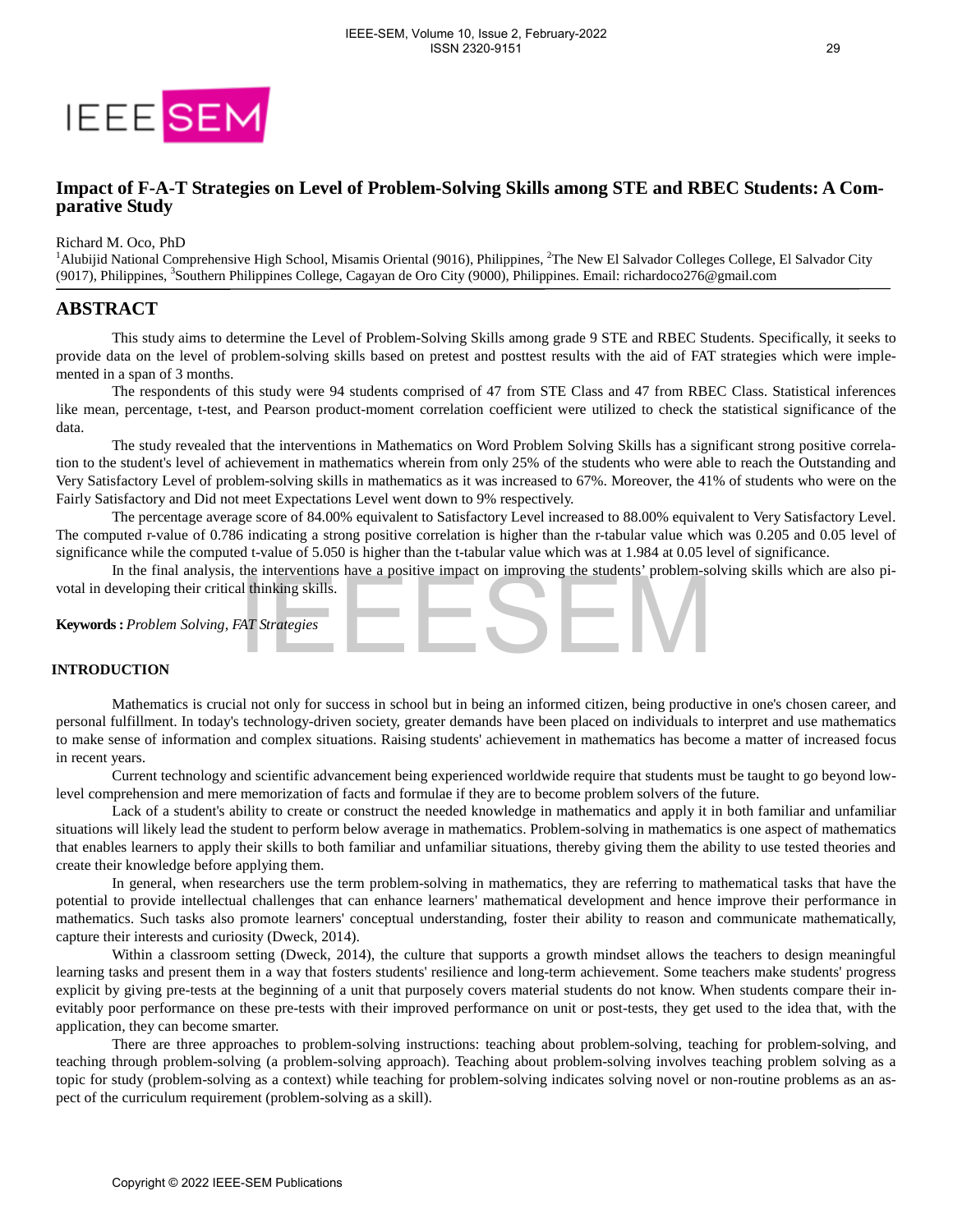## **CONCEPTUAL FRAMEWORK OF THE STUDY**

A problem-solving approach (a learner-centered approach) involves teaching mathematics topics through problem-solving contexts and inquiry-oriented environments that are characterized by the teacher helping learners construct a deeper understanding of mathematical ideas and processes by engaging them in doing mathematics: creating, conjecturing, exploring, testing, and verifying" (Camarista, 2016).

Furthermore, Camarista (2016) explains teaching via problem-solving as a method by which mathematics teachers may provide more meaningful instruction. Advancing his argument, Camarista (2016) further explains that Teaching via problem-solving (teaching through a problem-solving approach) is teaching mathematics content in a problem-solving environment. A problem-solving approach can be used to encourage learners to generalize about rules and concepts, a process that is central to mathematics (Broto, 2010).

It also shows an engagement in learning that may lead to the development of higher-order cognitive skills that are rarely developed by learners in more direct/conventional instruction, drill-and-practice classroom activities. A problem-solving approach to teaching mathematics defines the role of the teacher as a facilitator of learning rather than a transmitter of knowledge and the learner, as a manager and director of their learning.

### **THEORITICAL FRAMEWORK OF THE STUDY**

This study is anchored on the theory of B.F. Skinner (McCann, 2007) based upon the idea that learning is a function of change in overt behavior. Changes in behavior are the result of an individual's response to events (stimuli) that occur in the environment. A response produces a consequence such as defining a word, hitting a ball, or solving a math problem. When a particular Stimulus-Response (S-R) pattern is reinforced (rewarded), the individual is conditioned to respond.

Stimulus-response (S-R) theories are central to the principles of conditioning. They assume that human behavior is learned. In the learning process, changes play an important role because they will serve as a barometer if the strategy is effective and should be continuously applied and used or it must be disregarded. Drill Exercises are being conducted to address such students' needs and weaknesses and with the high hopes that immediate and long-term advantage will be achieved.

The independent variables are the Learner's Level of word problem-solving skills in Mathematics the pre-test, the activities in the form of word problem solving using For, About, and Through Strategies is the innovation or intervention being inserted into the teaching and learning process.

## **OBJECTIVE OF THE STUDY**

The main objective of this research in Mathematics is not to give extra work for the teacher-researcher and the students as well but rather take it as a challenge towards commitment, dedication, and passion in educating and preparing the next generation for their future endeavors. Content of the topics was also the main concern in conducting this research.

These activities were integrated into the normal teaching hours of the subject provided that the required topics to be discussed under Math subject for the third quarter were not compromised. In this way, the students were not just learned new concepts but also get the chance to improve their mastery of solving word problems in mathematics.

The great challenge of the teacher-researcher is not just on admitting that there is a lacking on the students and embracing it but instead on continuously looking for possible solutions that will help them rise from the situation where they are right now even if it will not give a sure positive assurance and outcomes and even if others do not believe that positive change will radiate towards the learners.

### **RELATED LITERATURE AND STUDIES**

In the study of mathematics, students often struggle to comprehend and solve mathematical word problems. Students appeared to understand the mathematics that does not extend much beyond simple problem solving with whole numbers. In recent years, there has been a substantial amount of attention directed to improving academic achievement in mathematics.

Addressing this problem has become an important educational issue. To battle against a student's inability to solve mathematical word problems, educators have studied students declining math test scores. Although there are external variables that students face, internal variables such as poor instructional approaches, no prior schooling, language barriers, and reading and math difficulties, play important roles in the students' mathematical learning process while solving word problems (Anhelz, 2009). Solven and the state of this research in Mathematics is not to give extra work for the teacher-research<br>The main objective of this research in Mathematics is not to give extra work for the teacher-research<br>The main objecti

In hopes of finding a solution to help students' mathematical abilities increase, most research educators examine the classroom strategies that can be used to help this problem. Since 1990 there has been an overall gain across all mathematics achievement levels. NAEP"s 2003 findings show that the percentages of students performing at or above basic, and at or above proficiency level were both higher in 2003 than in all previous assessment years.

Embedded within a theoretical framework of mathematical problem-solving, topics were looked into from a review of the literature: factors that influence students" ability to comprehend and solve math word problems, reading strategies, and math strategies and the need of second language learners and at-risk students. The purpose of this literature review provided research to data on students ' problem-solving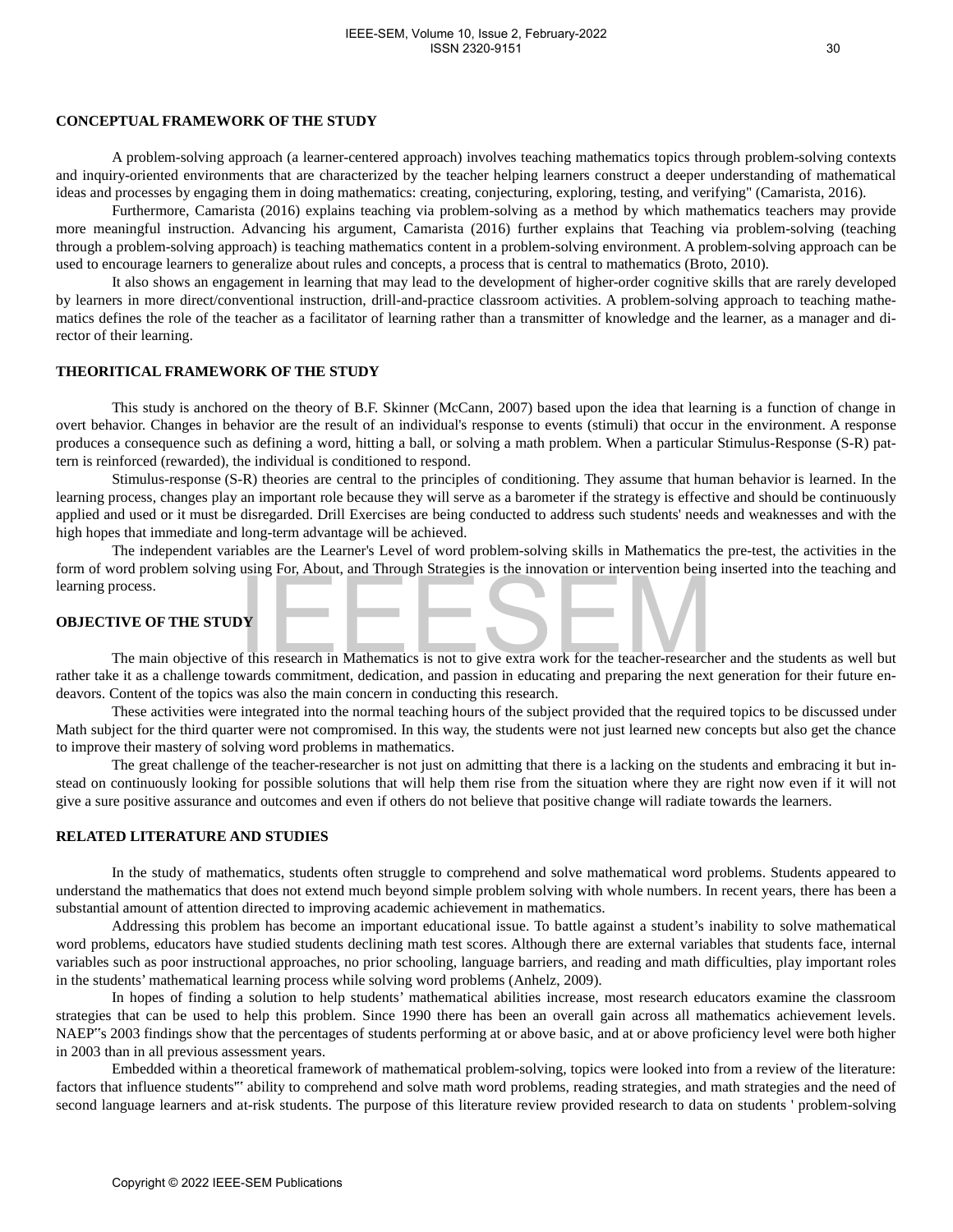#### IEEE-SEM, Volume 10, Issue 2, February-2022 ISSN 2320-9151

## skills.

Students lack problem-solving skills because they are not aware of the problem-solving strategies available to assist them in solving word problems (Ruszyk, 2006). Additional factors such as word problem components and instruction designs are also important topics for discussion. For students to acquire learning gains in mathematics, educators need to study the different aspects that impede students from understanding and solving mathematical word problems. Mathematical problem solving is an important attribute of a student's mathematical development (Anhelz, 2009).

In the context of mathematics curriculum, a word problem requires that mathematical skills, concepts, or processes be used to arrive at the intended goal. Disappointingly, most students do not master problem-solving skills (Anhelz, 2009). Research shows that students face numerous factors while problem-solving. According to Anhelz (2009), various studies have documented how difficulties associated with comprehending the problem text are linked with corresponding difficulties in problem-solving. The factors are as follows: influence of general structural features of the problem, semantic structure of the problem, and problem-solving process (Anhelz, 2009).

The influences in general structure features include the average word length, number of arithmetic operations, number of sentences in the problem, average number of words in each sentence, and the frequency of nouns, verbs, and conjunctions (Absin, 2009). A general structure feature is referred to how a word problem is formed. Research shows that while solving word problems, students have difficulties and are not able to comprehend or solve these math problems because problems are too long and or require multiple operations (Absin, 2009). Absin (2009) found combinations of linguistics features and computational demands accounted for nearly 87% of the variability in problem difficulties for a group of learners.

Students have more difficulties while problem-solving as the number of words between the numerical features of the problem increases (Eduafo, 2011). The likelihood of forgetting the first number before reading the second number also increases (Eduafo, 2011). "At the same time, differences in processing load appear to play a role as well. As the size of the chunks that must be maintained in the short-term buffer increases the number of active requests increases solution probabilities generally decrease" (Eduafo, 2011).

Moreover, most mathematical word problems have too many words that the students do not recognize (Eduafo, 2011). Due to the high demand for vocabulary words in a word problem many students will become afraid of reading the word problem. Hence, different structure features will predict problem-solving difficulties and students will not attempt to solve the word problem (Eduafo, 2011). Additionally, the semantic structure of a word problem influences a student's ability to solve word problems (Giroux, 2007).

The semantic structure of a word problem refers to the meaning of the statements in the problem and their relationships. Students have a hard time at problem-solving because the differences in the language (for example the word product in math means to multiply as for in language arts in means an item) with which the problems are presented give them very different meanings to students. An example would be the word product. In math, the word product means the result of the multiplication of two or more quantities. As opposed to language arts the word product could have various meanings such as something that arises as to the consequence of something else, or the goods or services produced by a company. These differences in meaning can influence how the students interpret and represent the word problems. Inc. was much concerned on the model in smallength of the mannear of the matter of the matter and increase the differences in the linguage (for example the word product in the parts in means in terms) with which the proble

Furthermore, it influences the student's conceptual understanding of what is being asked as well as what strategies were used to solve the problem. Giroux (2007) avowed, "They also showed that children's strategies for subtraction problems are strongly influenced by the semantic structure underlying them. More specifically, children operating at the material and verbal levels tend to solve each subtraction problem with a strategy that most closely models its semantic structure. Students' decision-making while solving, involves choices.

In all, the semantic structure of word problems, in particular the action implied in the problem and how the problem is presented, has considerable influence on the types of strategies that students use in problem-solving (Giroux, 2007). In support, Malingin (2009) also acknowledged, "Children may develop single strategies for addition and subtraction and use them in all appropriate problems, or they may match their strategies to a given problem's structure by modeling the implied actions or relationships in the problem". Likewise, the problemsolving process also influences the student's ability to solve mathematical word problems (Magno, 2011).

The problem-solving process occurs in four stages: problem translation and problem integration (student's representation of the problem), solution planning, and solution execution (specific strategies used in the problem). How students interpret word problems depends on how well the word problems are presented (Magno, 2011).

Research shows that the order and manner with which the information is presented can make the problem more or less difficult to comprehend. Magno (2011) found, "First, it was shown that subjects are more likely to miscomprehend a problem and therefore commit a reversal error when the problem is presented in an inconsistent language form". The essential problem-solving process requires students to first acquire the meaning of the problem and implications of the text. Next, the student develops an appropriate representation of the problem. Finally, the student links this representation to the best strategy for solving the problem (Eduafo, 2011).

A problem-solving approach used in mathematics textbooks is based on the work of Polya G. (Cherry, 2010). Polya's problemsolving model involves four stages: understand the problem, devise a plan for solving the problem, carry out your plan, and look back. In this teaching approach, learners are expected to learn to apply and adapt a variety of appropriate strategies to solve problems. These strategies include using diagrams, looking for patterns, listing all possibilities, trying special values or cases, working backward, guessing and checking, creating an equivalent problem, and creating a simpler problem.

Problem-solving is crucial in mathematics education because it transcends mathematics. By developing problem-solving skills, we learn not only how to tackle mathematics problems, but also how to logically work our way through problems we may face. The memorizer can only solve problems that he or she has encountered already, but the problem solver can solve problems that he or she has never been en-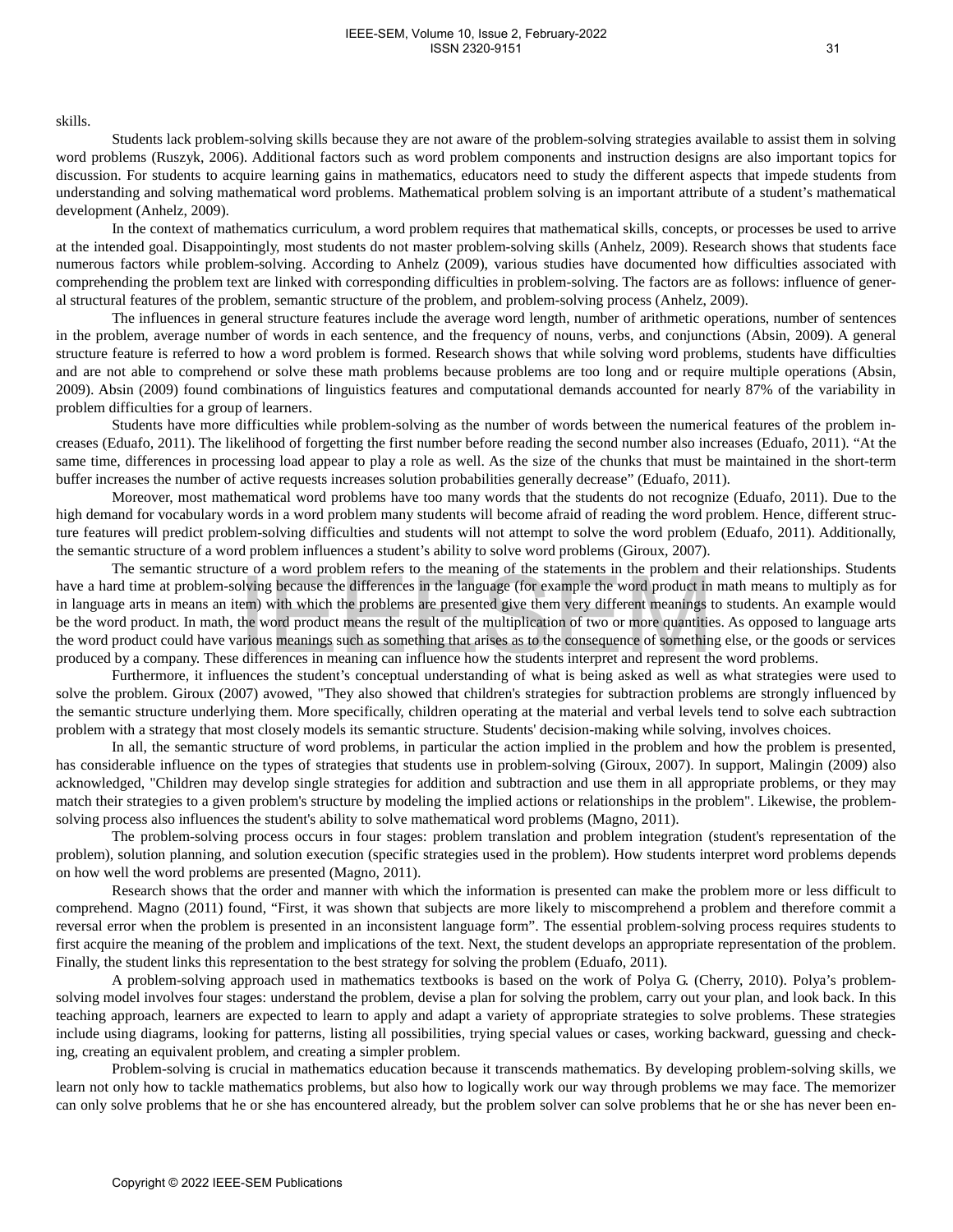#### countered before.

According to Cherry (2010), the essence of mathematics resides in "inventing methods, tools, strategies, and concepts for problemsolving". Teaching mathematics through a problem-solving approach provides a learning environment for learners on their own, to explore problems and to invent ways to solve the problems. According to Shuell (2013), proponents of teaching mathematics through problemsolving base their pedagogy on the notion that learners who encounter problematic situations use their existing knowledge to solve those problems, and in the process of solving the problems, they construct new knowledge and new understanding.

Furthermore, Shuell (2013) illustrates how learning mathematics through a problem-solving approach has been put into practice with three examples: using elementary, middle, and secondary school learners (Shuell, 2013). It is worth noting in the study that learners in all three cases had no formal instructions on how to solve the problems; they demonstrated a high sense of mathematical thinking and competency. Each of the examples uses the approach of confronting learners with a real problematic situation to grapple with.

In effect, the outcomes of Shuell's (2013) study indicate that teaching mathematics through a problem-solving approach offers the promise of fostering students learning (Schroeder cited by Aufmann, 2018). The understanding and skills demonstrated by learners in each case of the study support the claim that problem-solving is a vehicle for developing a deeper understanding of mathematical ideas and processes.

In teaching through a problem-solving approach, the discussion of a problem and its alternative solutions usually takes a longer time than the demonstration of routine classroom activity. In a study, Dweck (2010) found that classrooms with a primary focus on teaching through a problem-solving approach used fewer problems and spent more time on each of them, compared to those classrooms without a primary focus on problem-solving. Moreover, they point out that in a classroom using a problem-solving approach, teachers ask more conceptually oriented questions (example: describe a strategy or explain underlying reasoning for getting an answer) and fewer recall questions than teachers in the classrooms without a primary focus on problem-solving.

The study by Dweck (2010) suggests that judicious use of time requires effective organization of problem-solving activities and class by the teacher. A problem-solving approach, according to Davis (1992), leads to understanding. Although a problem-solving approach is time-consuming, learners who actively engage in it develop, extend, and enrich their understanding (Dweck, 2010). For learners to develop an understanding of mathematics through a problem-solving approach, the teacher's (facilitator's) role in ensuring a balance in engaging learners in solving challenging problems, examining increasing better solution methods, and providing information for learners just at the right time is crucial (Dweck, 2010).

The need for learners to have a deep understanding of mathematics calls for a teacher using appropriate instructional approaches and problem-solving related tasks that will arouse and sustain the interest of the learners to develop an understanding of concepts, procedure skills, and the ability to synthesize, analyze skills and evaluate competencies (the higher levels of Bloom's cognitive domains). Selecting quality and interesting problem-solving tasks is therefore required for the development of understanding in learning mathematics via a problem-solving approach.

In "Selecting Quality Task for Problem Based Teaching", Book (2018), argue that "designing activities that will keep learners busy throughout the standard class period is relatively easy, but making sure such activities lead to learning important mathematics is much more difficult". They further argue that "finding and adapting problem tasks that engage learners and lead them to understanding fundamental mathematical concepts and principles and to acquiring skill in the use of basic mathematical techniques is itself a challenging task for teachers". Studying the mathematics curricula, Dayo (2013) note that international trends in mathematics curriculum development indicate an increased focus on problem-solving and modeling.

Reflecting on curricula development in mathematics, Hake (2007) suggests to mathematics curriculum developers to include problem-solving experiences in the mathematics curriculum. Hake's convincing reasons are that problem-solving experiences will make learners be able to use and apply mathematical knowledge meaningfully, develop a deeper understanding of mathematical ideas, become more engaged and enthused in lessons, and finally, learners will appreciate the relevance and usefulness of mathematics.

Good use of a problem-solving approach curricula calls for efficiently using problems in the context that make sense to the learner: "if a learner does not have a good sense of what he or she knows, he or she may find it difficult to be an efficient problem solver" (Hake, 2007). A problem-solving skill entails more than drawing on one's background knowledge; instead, information must be effectively applied to new problem situations (Salamat, 2009).

Mathematics topics are interwoven. For example, knowledge about a procedure for adding common fractions may be needed when it comes to the addition of rational functions. It is therefore important that learners understand the topics in mathematics relationally and not by rote. This view of why learners need to develop an understanding of mathematics topics is supported by Cheng (2011). They explain that understanding a mathematics topic ensures that everything one knows about the topic will be useful. When solving mathematical problems, learners develop a deeper understanding of mathematics because it helps them to conceptualize the mathematics being learned (Cheng, 2011). To sum it up, for a student to develop an understanding of mathematics through a problem-solving approach, the teacher's role of selecting the quality and interesting problem-solving task is important. Also, the mathematics syllabus, which mostly drives the teaching and learning of mathematics, should contain quality and interesting problem-solving activities. To tensor to have a deep understanding of mathematics cells for a teacher whing engroment-or-wing engroment converge hastes into will arows and sustain the interest of the tensires of the samely and will arous and sustain

Abraham Maslow's Hierarchy of Needs as cited by Oco (2012) that the lower need in the hierarchy must be satisfied first before trying to satisfy higher-level needs. Learning mathematics implies that everything should start from the basics before going through the most complex problems. Mastery of the basic concepts is a must so that an individual will have better chances of solving higher or many difficult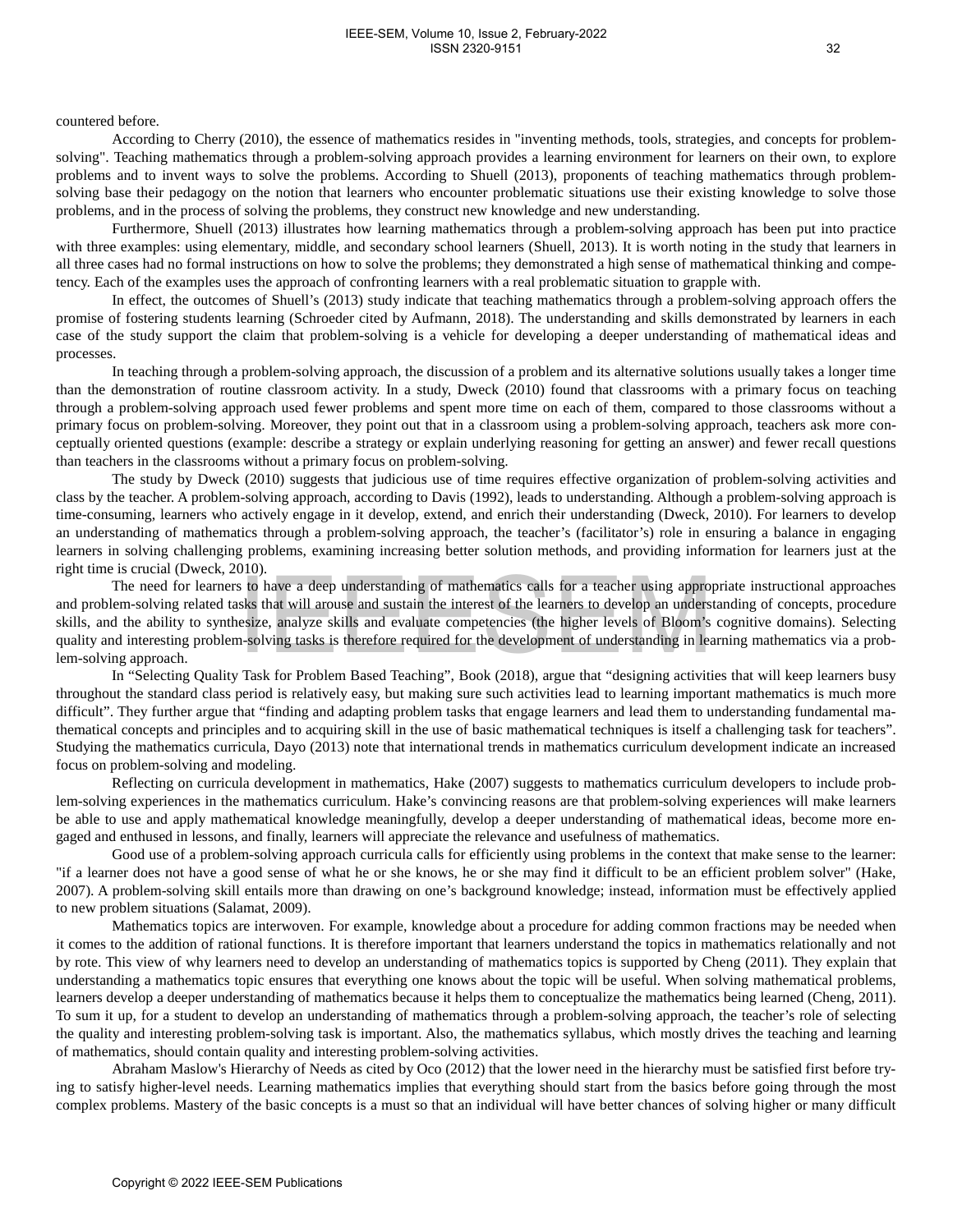### problems.

According to Almonia as cited by Anhelz (2009), in learning a mathematical concept, students should be actively involved in doing mathematics, for it is through such participation that clear and functioning conceptual understanding are created upon which increasingly abstract constructs may be derived and supported. This supports John Dewey's (Anhelz, 2009) experiential learning which states that experience is the best source of learning. The best way to learn is by experience. Therefore, for the students to learn mathematics, they should do the operations in mathematics.

Dayo (2013) stated that after drill exercises were conducted, the learners' level of performance in mathematics specifically in the four fundamental operations was able to increase and further revealed that drill exercises have significant differences in improving the learner's performance. Haelerman (2012) found out that constant practicing and math drills lead to a substantial and significant increase in math performance growth. On top of that, a positive and significant relation between additional minutes practiced per week and math performance was also revealed.

Moreover, the study of Rautraut (2010) revealed that review and drill exercises play a significant role in the student's higher performance in mathematics. Thus, mastery of the use of the four fundamental operations in mathematics is a must for a learner. However, mastery with the skills in operations will not be that successful without the learner's ability to comprehend.

Johnson and Schmidt (2006) stressed that word problem activity is essential to the teaching-learning process in mathematics and that improvement in problem-solving skills will lead to higher student achievement. Moreover, giving problem-solving as part of the test to the students develops the ability to read and understand the art of questioning and that students also develop the ability to translate a word. Unfortunately, word problem solving is also facing challenges as the students tend to have difficulty in interpreting the given situation and in selecting the operations to be used to solve the given problem.

True enough, as the study of Aclan (2013) revealed that the learner's low performance in problem-solving is caused by misinterpretation of the meaning of the questions being asked which led to wrong selection mathematical operations. NCTM (2010) stressed that problem-solving must be taught as an integral part of mathematics learning and that it requires a significant commitment in the curriculum at every grade level as well as in every mathematical topic.

Researchers like Trabasso & Bouchard as quoted by Pardo (2004) revealed that there is very strong empirical, scientific evidence that the instruction of more than one strategy in a natural context leads to the acquisition and use of reading comprehension strategies and transfer to standardized comprehension tests. Multiple strategy instruction facilitates comprehension as evidenced by performance on tasks that involve memory, summarizing, and identification of main ideas. No wonder today the teachers are encouraged to use different teaching strategies and approaches so that the teaching and learning process becomes fun, more exciting, and more interesting for the students.

This chapter discussed several reasons why students" lack problem-solving skills in mathematics. It has been suggested that problem-solving approaches can help students" increase mathematical abilities and increase outcomes to mathematical education. Problemsolving approaches focus on teaching mathematical topics through problem-solving contexts.

To help students" increase mathematical abilities, teachers needed to apply different instructional approaches to help reach at-risk students. Hence, teachers needed to interact with students, have mathematical dialogue, guide, coach, and encourage students to make use of strategies and explain their mathematical reasoning (Pardo, 2004). Pardo stated, "helping students construct a deep understanding of mathematical ideas and processes by engaging them in doing mathematics: creating, exploring, testing, and verifying". In the next chapter the design of the study, school setting, classroom setting, instruments, data collection, procedures, and data analysis will be presented and described. Sommances compute intention of main ideas. No wonder today the teachers are erason to the electron state and approaches to that the electron state and approaches on that in the electron state and approaches on the intenti

### **METHODOLOGY**

The study utilized the descriptive design which was appropriate for its objective to determine the students' level of problem-solving skills in mathematics. The data collected by the study would provide bases of inference on the said skills in the normal daily routine of the school at the time when the research was conducted.

The design involved description, recording, analyses, and interpretations of prevailing conditions as illustrated in the conceptual framework. Furthermore, an interview was also conducted to confirm the consolidated data and for the respondents' opportunity to express their reasons and sentiments on the study conducted.

The set of pre-test and post-test questionnaires each consisting of 50 items were given to the students before and after the conduct of the research study.

The researcher's questionnaire was adopted from the questionnaires used by the studies of Oco (2011) and Dayo (2013) as well as on the books of Fostanes (2007), Cheng (2011), and Camarista (2016). Pre-test and post-test scores were determined according to their mastery level based on the newly implemented K-12 Curriculum as reflected on the next page: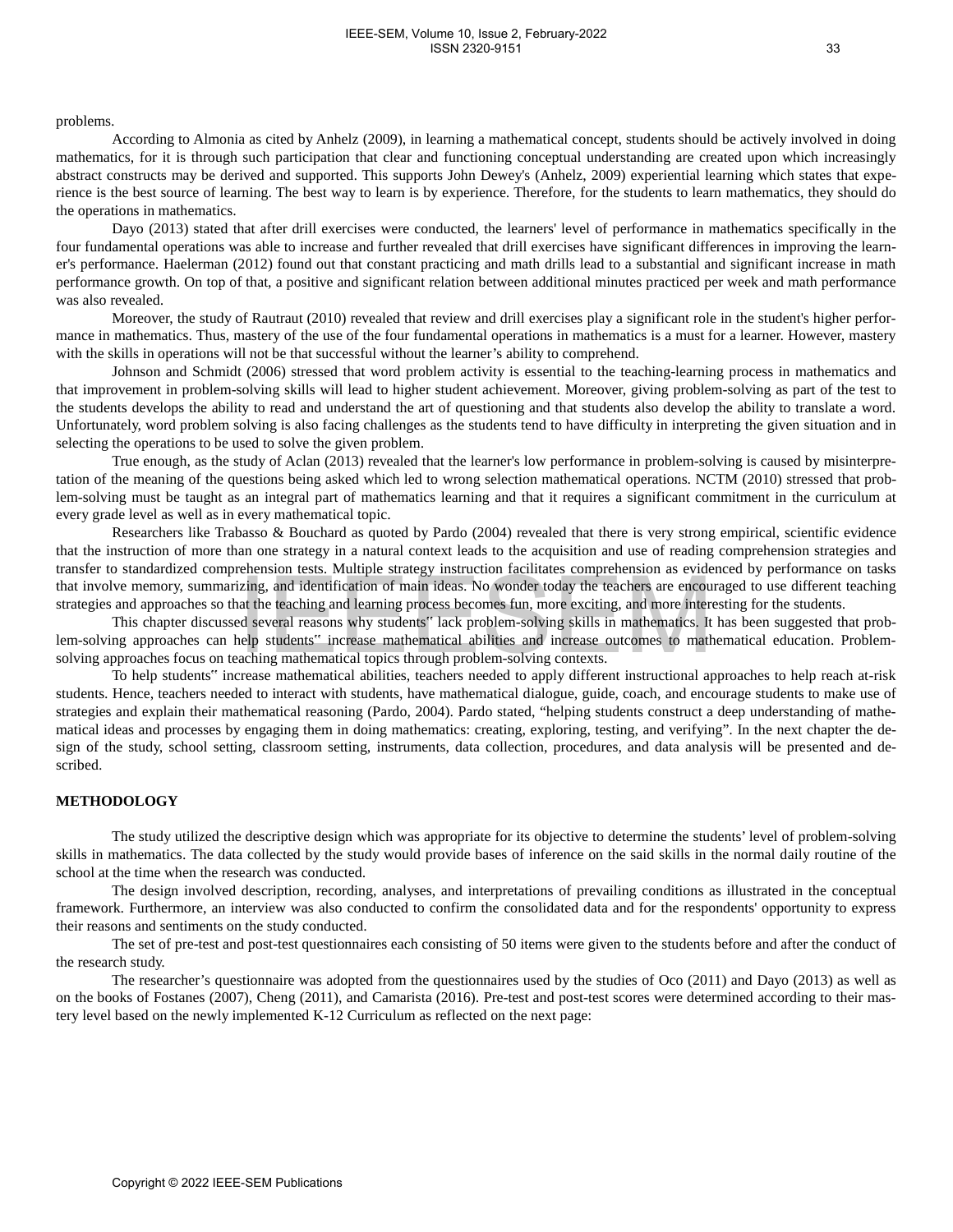#### Table 1: Mastery Level Descriptive Equivalent

| Rating Scale   | Verbal Interpretation          |
|----------------|--------------------------------|
| $90\% - 100\%$ | Outstanding (O)                |
| 85% - 89%      | Very Satisfactory (VS)         |
| $80\% - 84\%$  | Satisfactory (S)               |
| 75% - 79%      | Fairly Satisfactory (FS)       |
| $74\%$ & below | Did not meet Expectations (DE) |

The statistical tool used to analyze the data gathered to answer the problems stated for this study were the following: Mean and Percentage. This was used to describe the mastery level of the respondents in terms of problem-solving exercises. Percentage – This was used to analyze the data gathered from the respondents.

Pearson product-moment Correlation Coefficient. This test was used to measure the relationship between the two variables.

T-test. This test was used to measure the significant relationship between the two variables.

The quantitative data were tested at a 0.05 level of significance, with the application of the following statistical methods: Mean and percentage for Problems: 1, 2, and 3. Mean, Pearson product-moment coefficient correlation, and t-test for problem 4.

#### **RESULTS AND DISCUSSIONS**

| 11<br>$\mathbf{1}$ <b>TTT</b> $\mathbf{1}$ $\mathbf{1}$ | 11                                                                                                                                                                                                            |                       | $1 - 11$ | $C = 1$ |    |            |                |                      | selected STE and RBEC students in Mathematics based on the pretest                                                                                                                                                                                                                                                                                                                                                                                                                                                                                                                                                                                                                                                                                                                                                                                                                                                                                                                                                                                                                                                                                                                                                                                                                                                                                                                                                                                                                                                                                                                                                                                                                                                                                                                                                                                                                                                                                                                                                                                                                                                                                                                                                                                                                                                                                                                                                                                                               |
|---------------------------------------------------------|---------------------------------------------------------------------------------------------------------------------------------------------------------------------------------------------------------------|-----------------------|----------|---------|----|------------|----------------|----------------------|----------------------------------------------------------------------------------------------------------------------------------------------------------------------------------------------------------------------------------------------------------------------------------------------------------------------------------------------------------------------------------------------------------------------------------------------------------------------------------------------------------------------------------------------------------------------------------------------------------------------------------------------------------------------------------------------------------------------------------------------------------------------------------------------------------------------------------------------------------------------------------------------------------------------------------------------------------------------------------------------------------------------------------------------------------------------------------------------------------------------------------------------------------------------------------------------------------------------------------------------------------------------------------------------------------------------------------------------------------------------------------------------------------------------------------------------------------------------------------------------------------------------------------------------------------------------------------------------------------------------------------------------------------------------------------------------------------------------------------------------------------------------------------------------------------------------------------------------------------------------------------------------------------------------------------------------------------------------------------------------------------------------------------------------------------------------------------------------------------------------------------------------------------------------------------------------------------------------------------------------------------------------------------------------------------------------------------------------------------------------------------------------------------------------------------------------------------------------------------|
| Rating Scale                                            |                                                                                                                                                                                                               | Verbal Interpretation |          |         |    |            |                |                      |                                                                                                                                                                                                                                                                                                                                                                                                                                                                                                                                                                                                                                                                                                                                                                                                                                                                                                                                                                                                                                                                                                                                                                                                                                                                                                                                                                                                                                                                                                                                                                                                                                                                                                                                                                                                                                                                                                                                                                                                                                                                                                                                                                                                                                                                                                                                                                                                                                                                                  |
| 90% - 100%                                              | Outstanding (O)                                                                                                                                                                                               |                       |          |         |    |            |                |                      |                                                                                                                                                                                                                                                                                                                                                                                                                                                                                                                                                                                                                                                                                                                                                                                                                                                                                                                                                                                                                                                                                                                                                                                                                                                                                                                                                                                                                                                                                                                                                                                                                                                                                                                                                                                                                                                                                                                                                                                                                                                                                                                                                                                                                                                                                                                                                                                                                                                                                  |
| 85% - 89%                                               | Very Satisfactory (VS)                                                                                                                                                                                        |                       |          |         |    |            |                |                      |                                                                                                                                                                                                                                                                                                                                                                                                                                                                                                                                                                                                                                                                                                                                                                                                                                                                                                                                                                                                                                                                                                                                                                                                                                                                                                                                                                                                                                                                                                                                                                                                                                                                                                                                                                                                                                                                                                                                                                                                                                                                                                                                                                                                                                                                                                                                                                                                                                                                                  |
| $80\% - 84\%$                                           | Satisfactory (S)                                                                                                                                                                                              |                       |          |         |    |            |                |                      |                                                                                                                                                                                                                                                                                                                                                                                                                                                                                                                                                                                                                                                                                                                                                                                                                                                                                                                                                                                                                                                                                                                                                                                                                                                                                                                                                                                                                                                                                                                                                                                                                                                                                                                                                                                                                                                                                                                                                                                                                                                                                                                                                                                                                                                                                                                                                                                                                                                                                  |
| 75% - 79%                                               | Fairly Satisfact                                                                                                                                                                                              |                       |          |         |    | <b>STE</b> |                | <b>RBEC</b> Students |                                                                                                                                                                                                                                                                                                                                                                                                                                                                                                                                                                                                                                                                                                                                                                                                                                                                                                                                                                                                                                                                                                                                                                                                                                                                                                                                                                                                                                                                                                                                                                                                                                                                                                                                                                                                                                                                                                                                                                                                                                                                                                                                                                                                                                                                                                                                                                                                                                                                                  |
| 74% & below                                             | Did not meet E                                                                                                                                                                                                | Level of Skills       |          | Overall |    | Students   |                |                      |                                                                                                                                                                                                                                                                                                                                                                                                                                                                                                                                                                                                                                                                                                                                                                                                                                                                                                                                                                                                                                                                                                                                                                                                                                                                                                                                                                                                                                                                                                                                                                                                                                                                                                                                                                                                                                                                                                                                                                                                                                                                                                                                                                                                                                                                                                                                                                                                                                                                                  |
|                                                         |                                                                                                                                                                                                               |                       |          | Total   | F  | $\%$       | F              | $\%$                 |                                                                                                                                                                                                                                                                                                                                                                                                                                                                                                                                                                                                                                                                                                                                                                                                                                                                                                                                                                                                                                                                                                                                                                                                                                                                                                                                                                                                                                                                                                                                                                                                                                                                                                                                                                                                                                                                                                                                                                                                                                                                                                                                                                                                                                                                                                                                                                                                                                                                                  |
|                                                         |                                                                                                                                                                                                               | $\circ$               | 10       | 10.64   | 6  | 12.77      | $\overline{4}$ | 8.51                 |                                                                                                                                                                                                                                                                                                                                                                                                                                                                                                                                                                                                                                                                                                                                                                                                                                                                                                                                                                                                                                                                                                                                                                                                                                                                                                                                                                                                                                                                                                                                                                                                                                                                                                                                                                                                                                                                                                                                                                                                                                                                                                                                                                                                                                                                                                                                                                                                                                                                                  |
|                                                         |                                                                                                                                                                                                               | VS                    | 13       | 13.83   | 6  | 12.77      | 7              | 14.89                |                                                                                                                                                                                                                                                                                                                                                                                                                                                                                                                                                                                                                                                                                                                                                                                                                                                                                                                                                                                                                                                                                                                                                                                                                                                                                                                                                                                                                                                                                                                                                                                                                                                                                                                                                                                                                                                                                                                                                                                                                                                                                                                                                                                                                                                                                                                                                                                                                                                                                  |
|                                                         |                                                                                                                                                                                                               | S                     | 22       | 23.40   | 15 | 31.90      | 7              | 14.89                |                                                                                                                                                                                                                                                                                                                                                                                                                                                                                                                                                                                                                                                                                                                                                                                                                                                                                                                                                                                                                                                                                                                                                                                                                                                                                                                                                                                                                                                                                                                                                                                                                                                                                                                                                                                                                                                                                                                                                                                                                                                                                                                                                                                                                                                                                                                                                                                                                                                                                  |
|                                                         |                                                                                                                                                                                                               | FS                    | 20       | 21.28   | 10 | 21.28      | 10             | 21.28                |                                                                                                                                                                                                                                                                                                                                                                                                                                                                                                                                                                                                                                                                                                                                                                                                                                                                                                                                                                                                                                                                                                                                                                                                                                                                                                                                                                                                                                                                                                                                                                                                                                                                                                                                                                                                                                                                                                                                                                                                                                                                                                                                                                                                                                                                                                                                                                                                                                                                                  |
|                                                         |                                                                                                                                                                                                               | DE                    | 29       | 30.85   | 10 | 21.28      | 19             | 40.43                |                                                                                                                                                                                                                                                                                                                                                                                                                                                                                                                                                                                                                                                                                                                                                                                                                                                                                                                                                                                                                                                                                                                                                                                                                                                                                                                                                                                                                                                                                                                                                                                                                                                                                                                                                                                                                                                                                                                                                                                                                                                                                                                                                                                                                                                                                                                                                                                                                                                                                  |
|                                                         |                                                                                                                                                                                                               | Total                 | 94       | 100.00  | 47 | 100.00     | 47             | 100.00               |                                                                                                                                                                                                                                                                                                                                                                                                                                                                                                                                                                                                                                                                                                                                                                                                                                                                                                                                                                                                                                                                                                                                                                                                                                                                                                                                                                                                                                                                                                                                                                                                                                                                                                                                                                                                                                                                                                                                                                                                                                                                                                                                                                                                                                                                                                                                                                                                                                                                                  |
|                                                         |                                                                                                                                                                                                               |                       |          |         |    |            |                |                      |                                                                                                                                                                                                                                                                                                                                                                                                                                                                                                                                                                                                                                                                                                                                                                                                                                                                                                                                                                                                                                                                                                                                                                                                                                                                                                                                                                                                                                                                                                                                                                                                                                                                                                                                                                                                                                                                                                                                                                                                                                                                                                                                                                                                                                                                                                                                                                                                                                                                                  |
| respectively.<br>meet expectations level respectively.  | Did not Meet Expectations level respectively.<br>which leads to wrong selection mathematical operations.<br>of Rautraut (2010) who revealed that basic mathematical skills were not mastered by the learners. |                       |          |         |    |            |                |                      | Table 2 presents the pretest comparative results on the level of problem-solving skills of the selected STE and RBEC students. Data<br>shows that overall, 23 out of 94 or 25% of the students' level of problem-solving skills were at an outstanding and very satisfactory level. The<br>satisfactory level registered 22 out of 94 or 23% selected students while 49 out of 94 or 41% of the students were at Fairly Satisfactory and<br>On the selected STE students, 12 out of 47 or 26% were at an outstanding and very satisfactory level. There were 15 out of 47 or<br>32% of students who were at a satisfactory level while 20 out of 47 or 42% were at fairly satisfactory and did not meet expectations level<br>On the selected RBEC students, 11 out of 47 or 24% of the students were at an outstanding and very satisfactory level. There were 7<br>out of 47 or 15% of students who were at a satisfactory level while 29 out of 47 or 61% of the students were at fairly satisfactory and did not<br>This implies that most of the students' level of problem-solving skills was still at the bottom level specifically fairly satisfactory and<br>did not meet expectations level. When students were asked, most of them revealed that they have difficulty on which operation should be<br>taken first and others have difficulty in identifying the basic facts of the given word problem. This finding is consistent with the study of Ac-<br>lan (2013) who revealed that the learner's low performance in problem-solving is caused by misinterpretation of the meaning of the questions<br>Moreover, this implies that mastery in the use of the basic facts in solving word problems in mathematics must be emphasized so<br>that the students will have much higher chances of answering much higher and more complicated problems. This finding supports the study<br>Furthermore, this finding aligns with the concept of Abraham Maslow's Hierarchy of Needs that the lower need in the hierarchy<br>must be satisfied first before trying to satisfy higher-level needs (Oco, 2011). Learning mathematics implies that everything should start from<br>the basics before going through the most complex problems. Mastery of the basic concepts is a must so that an individual will have better<br>chances of solving higher or many difficult problems. Thus, an intervention must be given and inserted into the usual teaching and learning |
|                                                         | Copyright © 2022 IEEE-SEM Publications                                                                                                                                                                        |                       |          |         |    |            |                |                      |                                                                                                                                                                                                                                                                                                                                                                                                                                                                                                                                                                                                                                                                                                                                                                                                                                                                                                                                                                                                                                                                                                                                                                                                                                                                                                                                                                                                                                                                                                                                                                                                                                                                                                                                                                                                                                                                                                                                                                                                                                                                                                                                                                                                                                                                                                                                                                                                                                                                                  |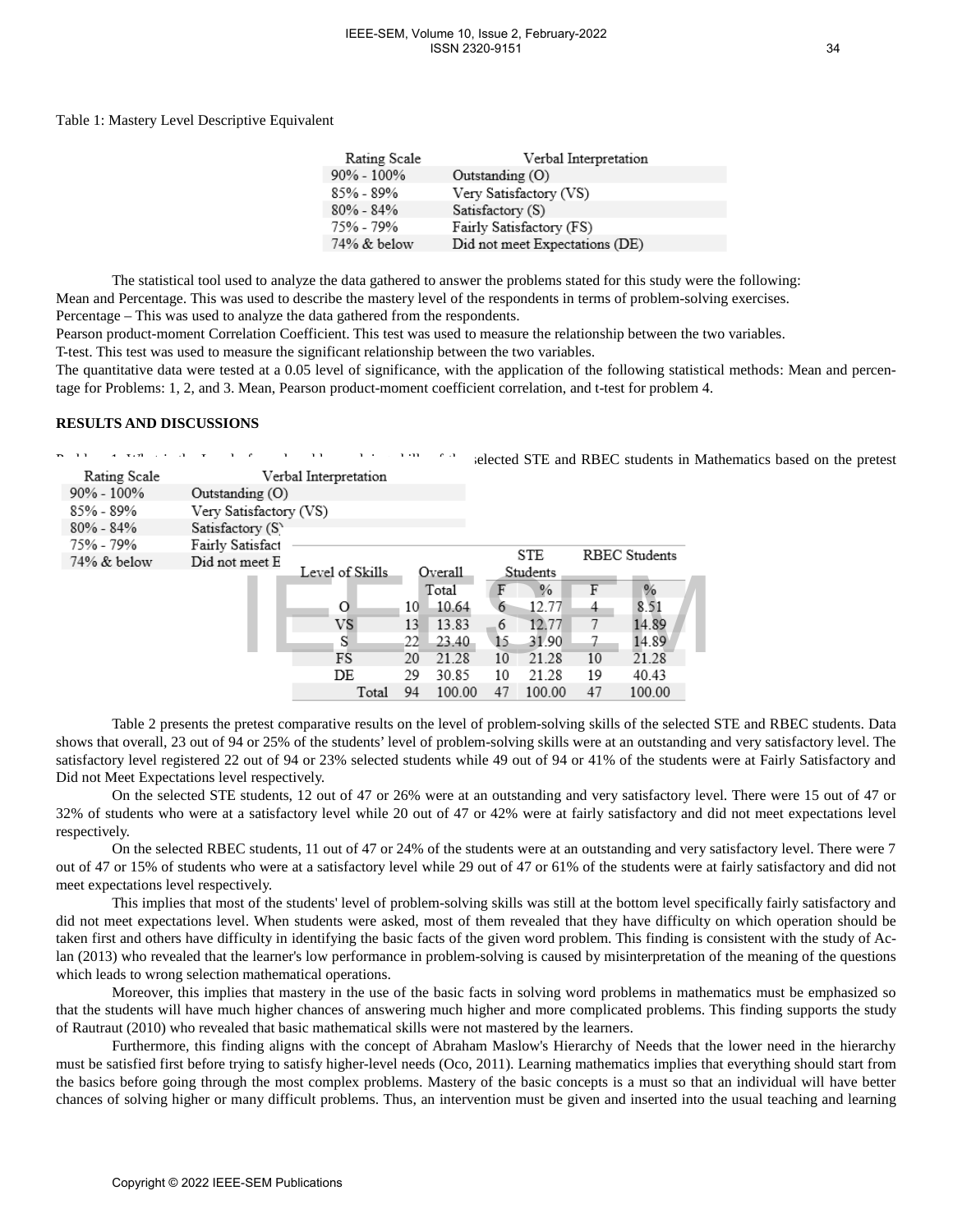#### process.

Problem 2. What is the Level of word problem-solving skills of the selected STE and RBEC students in Mathematics based on the posttest results?

Table 3 Level of Problem-Solving Skills (Posttest

| Level of Skills | Overall<br>Total |        |    | STE<br>Students | <b>RBEC Students</b> |        |  |
|-----------------|------------------|--------|----|-----------------|----------------------|--------|--|
|                 |                  |        | F  | $\frac{0}{0}$   | F                    | $\%$   |  |
| Ω               | 24               | 25.53  | 16 | 34.04           | 8                    | 17.02  |  |
| VS              | 39               | 41.49  | 19 | 40.42           | 20                   | 42.55  |  |
| S               | 22               | 23.41  | 8  | 17.02           | 14                   | 29.79  |  |
| FS              | 6                | 6.38   | 2  | 4.26            | 4                    | 8.51   |  |
| DE              | ٩                | 3.19   | 2  | 4 26            |                      | 2.13   |  |
| Total           | 94               | 100.00 | 47 | 100 00          | 47                   | 100.00 |  |

Table 3 presents the posttest comparative results on the level of problem-solving skills of the selected STE and RBEC students. Data shows that overall, 63 out of 94 or 67% of the students' level of problem-solving skills was at an outstanding and very satisfactory level. The satisfactory level registered 22 out of 94 or 23% selected students while 9 out of 94 or 9% of the students were at Fairly Satisfactory and Did not Meet Expectations level respectively.

On the selected STE students, 35 out of 47 or 74% were at an outstanding and very satisfactory level. There were 8 out of 47 or 17% of students who were at a satisfactory level while 4 out of 47 or 8% were at fairly satisfactory and did not meet expectations level respectively.

On the selected RBEC students, 28 out of 47 or 60% of the students were at an outstanding and very satisfactory level. There were 14 out of 47 or 30% of students who were at a satisfactory level while 5 out of 47 or 11% of the students were at fairly satisfactory and did not meet expectations level respectively.

This implies that the students were able to improve their problem-solving skills in mathematics. Per the interview, the students disclosed that they are now more confident in answering problem-solving than before because they were able to reinforce their knowledge in problem-solving skills due to the series of activities conducted and that they can also apply it to other situations.

Problem 3. What is the comparative result of pre-test and post-test scores on the level of word problem-solving skills of the selected STE and RBEC students after the For-About-Through Strategies (FATS) have been implemented and inserted into the teaching-learning process?

Table 4 Level of Problem-Solving Skills (Pretest and Posttest Comparative Results)

| expectations level respectively. | 47 or 30% of students who were at a satisfactory level while 5 out of 47 or 11% of the students were                                                                                                                                                                                                                                                                                                                                                                                                                                                                                                                                                                                                                                                                                                                                                                                                                                                                                                                                                                                              |               |         |        |          |        |
|----------------------------------|---------------------------------------------------------------------------------------------------------------------------------------------------------------------------------------------------------------------------------------------------------------------------------------------------------------------------------------------------------------------------------------------------------------------------------------------------------------------------------------------------------------------------------------------------------------------------------------------------------------------------------------------------------------------------------------------------------------------------------------------------------------------------------------------------------------------------------------------------------------------------------------------------------------------------------------------------------------------------------------------------------------------------------------------------------------------------------------------------|---------------|---------|--------|----------|--------|
|                                  | This implies that the students were able to improve their problem-solving skills in mathematics. Per t<br>at they are now more confident in answering problem-solving than before because they were able to<br>solving skills due to the series of activities conducted and that they can also apply it to other situations                                                                                                                                                                                                                                                                                                                                                                                                                                                                                                                                                                                                                                                                                                                                                                       |               |         |        |          |        |
|                                  | 3. What is the comparative result of pre-test and post-test scores on the level of word problem-solving<br>idents after the For-About-Through Strategies (FATS) have been implemented and inserted into the te                                                                                                                                                                                                                                                                                                                                                                                                                                                                                                                                                                                                                                                                                                                                                                                                                                                                                    |               |         |        |          |        |
|                                  | evel of Problem-Solving Skills (Pretest and Posttest Comparative Results)                                                                                                                                                                                                                                                                                                                                                                                                                                                                                                                                                                                                                                                                                                                                                                                                                                                                                                                                                                                                                         |               |         |        |          |        |
|                                  | Level of Problem-Solving Skills                                                                                                                                                                                                                                                                                                                                                                                                                                                                                                                                                                                                                                                                                                                                                                                                                                                                                                                                                                                                                                                                   |               | Pretest |        | Posttest |        |
|                                  | Verbal Interpretation                                                                                                                                                                                                                                                                                                                                                                                                                                                                                                                                                                                                                                                                                                                                                                                                                                                                                                                                                                                                                                                                             | Rating Scale  | F       | $\%$   | F        | $\%$   |
|                                  | Outstanding (O)                                                                                                                                                                                                                                                                                                                                                                                                                                                                                                                                                                                                                                                                                                                                                                                                                                                                                                                                                                                                                                                                                   | 90% - 100%    | 10      | 10.64  | 24       | 25.53  |
|                                  | Very Satisfactory (VS)                                                                                                                                                                                                                                                                                                                                                                                                                                                                                                                                                                                                                                                                                                                                                                                                                                                                                                                                                                                                                                                                            | 85% - 89%     | 13      | 13.83  | 39       | 41.49  |
|                                  | Satisfactory (S)                                                                                                                                                                                                                                                                                                                                                                                                                                                                                                                                                                                                                                                                                                                                                                                                                                                                                                                                                                                                                                                                                  | $80\% - 84\%$ | 22      | 23.40  | 22       | 23.41  |
|                                  | Fairly Satisfactory (FS)                                                                                                                                                                                                                                                                                                                                                                                                                                                                                                                                                                                                                                                                                                                                                                                                                                                                                                                                                                                                                                                                          | 75% - 79%     | 20      | 21.28  | 6        | 6.38   |
|                                  | Did not meet Expectations (DE)                                                                                                                                                                                                                                                                                                                                                                                                                                                                                                                                                                                                                                                                                                                                                                                                                                                                                                                                                                                                                                                                    | 74% and below | 29      | 30.85  | 3        | 3.19   |
|                                  | Total                                                                                                                                                                                                                                                                                                                                                                                                                                                                                                                                                                                                                                                                                                                                                                                                                                                                                                                                                                                                                                                                                             |               | 94      | 100.00 | 94       | 100.00 |
|                                  | Table 4 shows the level of problem-solving skills of selected grade 9 SPA and RBEC students' preter<br>a shows that overall, from 23 out of 94 or 25% (pretest results) of the students' level of problem-solv<br>satisfactory level it went up to 63 out of 94 or 67% (posttest results). The satisfactory level registered<br>ere steady at 22 out of 94 or 23% (posttest results) on selected students.<br>While from pretest results of 49 out of 94 or 41% of the students at Fairly Satisfactory and Did not M<br>out of 94 or 9% of the students based on posttest results.<br>This implies that the implementation of the selected problem-solving strategy was effective as the ma<br>to improve their problem-solving skills. Students who remained at fairly satisfactory and did not m<br>o committed absences during the implementation of the research study.<br>Furthermore, this data implies that as the interventions were integrated into the teaching and learning<br>solving skills in mathematics increased. Most of the students got higher scores in the posttest compare |               |         |        |          |        |
|                                  |                                                                                                                                                                                                                                                                                                                                                                                                                                                                                                                                                                                                                                                                                                                                                                                                                                                                                                                                                                                                                                                                                                   |               |         |        |          |        |
|                                  | Copyright © 2022 IEEE-SEM Publications                                                                                                                                                                                                                                                                                                                                                                                                                                                                                                                                                                                                                                                                                                                                                                                                                                                                                                                                                                                                                                                            |               |         |        |          |        |

Table 4 shows the level of problem-solving skills of selected grade 9 SPA and RBEC students' pretest and posttest comparative results. data shows that overall, from 23 out of 94 or 25% (pretest results) of the students' level of problem-solving skills were at outstanding and very satisfactory level it went up to 63 out of 94 or 67% (posttest results). The satisfactory level registered 22 out of 94 or 23% (pretest results) were steady at 22 out of 94 or 23% (posttest results) on selected students.

While from pretest results of 49 out of 94 or 41% of the students at Fairly Satisfactory and Did not Meet Expectations level it went down to 9 out of 94 or 9% of the students based on posttest results.

This implies that the implementation of the selected problem-solving strategy was effective as the majority of the selected students were able to improve their problem-solving skills. Students who remained at fairly satisfactory and did not meet the expectation level were those who committed absences during the implementation of the research study.

Furthermore, this data implies that as the interventions were integrated into the teaching and learning process the students' level of problem-solving skills in mathematics increased. Most of the students got higher scores in the posttest compared to their pre-test results. This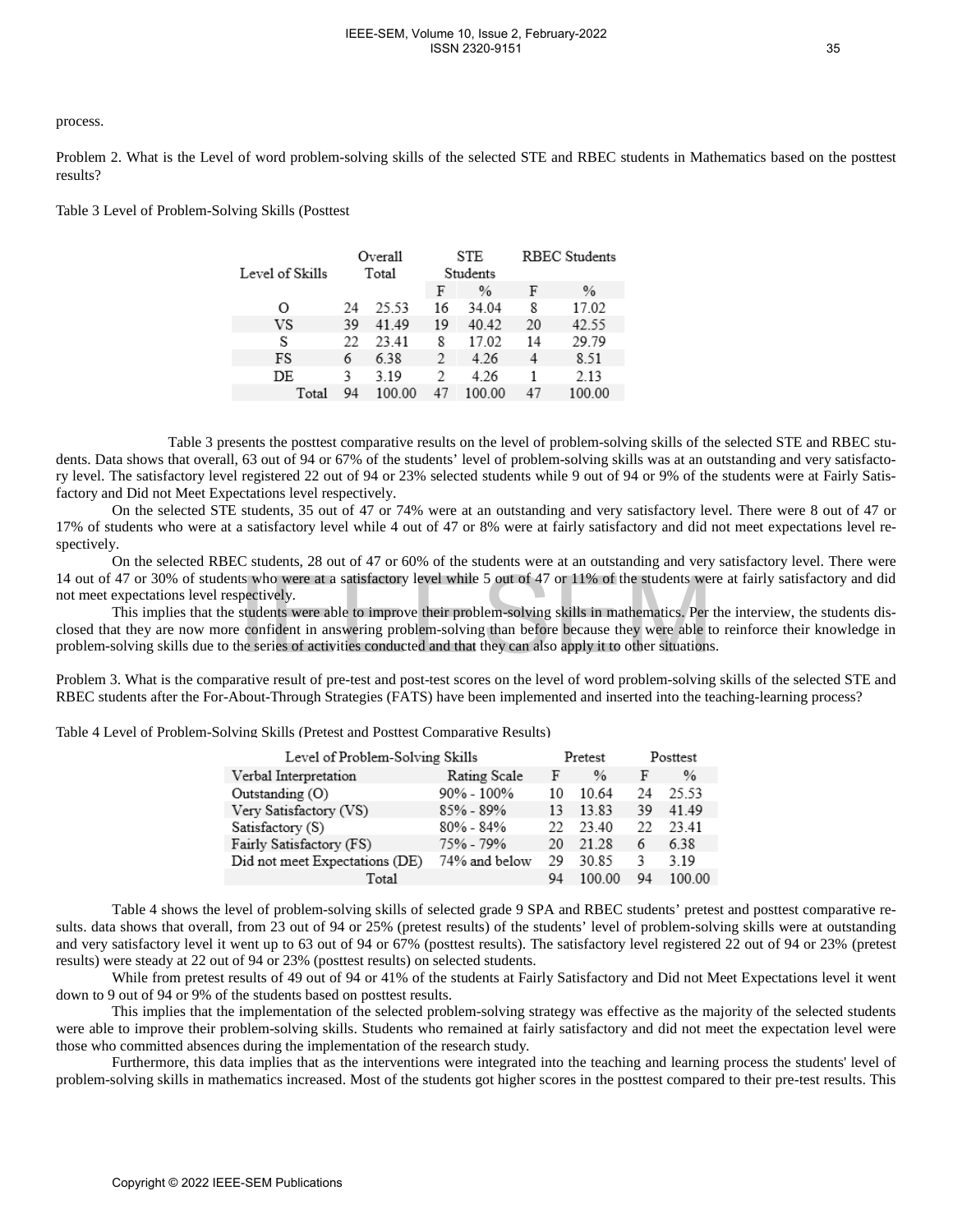#### IEEE-SEM, Volume 10, Issue 2, February-2022 ISSN 2320-9151

finding is supported by the study of Haelerman (2012) with the findings that constant practicing and math drills lead to a substantial and significant increase in math performance growth.

On top of that, a positive and significant relation between additional minutes practiced per week and math performance was also revealed. Moreover, the study of Rautraut (2010) revealed that review and drill exercises play a significant role in the student's higher performance in mathematics.

Problem 4. Is there a significant relationship between the students' word problem-solving skills based on pretest and posttest results?

Table 5 Level of Problem Solving (Percent Ave, r-value, and t-value)

| Type of Test                                                                                  | Percentage Ave | Level of<br>Skills | r-value | t-value | Interpretation |  |  |
|-----------------------------------------------------------------------------------------------|----------------|--------------------|---------|---------|----------------|--|--|
| Pre-Test                                                                                      | 84.00          | Satisfactory       |         |         |                |  |  |
| Post-Test                                                                                     | 88.00          | Very Satisfactory  | 0.786   | 5.050   | Significant    |  |  |
| r-value $@0.05$ level of Significance: 0.205 and r-value $@0.01$ level of Significance: 1.984 |                |                    |         |         |                |  |  |

Table 5 shows the percentage average, level of skills, computed r-value, and t-value for the word problem-solving skills of students in mathematics. Data revealed that the percentage average increased from 84.00% equivalent to Satisfactory Level to 88.00% equivalent to the level of Very Satisfactory. The computed r-value of 0.786 indicating a strong positive correlation is higher than the r-tabular value which was 0.205 and 0.05 level of significance. Likewise, the computed t-value of 5.050 is higher than the t-tabular value which was at 1.984 at 0.05 level of significance.

This implies that a significant relationship on the pre-test and post-test on word problem-solving skills of students in mathematics was established. Thus, the null hypothesis is rejected. Furthermore, this means that the intervention for word problem-solving skills has a significant relationship to their performance in mathematics when problem-solving skills are put into consideration.

During the interview, most of the students admitted that during the exercises for word problem-solving they were able to refresh themselves of the basic facts and steps needed in answering and that they were able to choose strategies at their comfort. This finding aligns with the study of NCTM (2010) which stated that problem-solving must be taught as an integral part of mathematics learning and that it requires a significant commitment in the curriculum at every grade level as well as in every mathematical topic.

Moreover, this finding is supported by the study of Johnson and Schidmt (2006) who stressed that word problem activity is essential to the teaching-learning process in mathematics and that improvement in the problem-solving skills will lead to higher student achievement.

Furthermore, giving problem-solving as part of the test to the students develops the ability to read and understand the art of questioning and that students also develop the ability to translate a word. However, these finding contradicts the study of Ramos (2005) who stated that the use of problem-solving was not found to influence the learner's achievement in mathematics.

## **FINDINGS**

The gathered data disclosed the following results:

Overall, from only 25% of the students who were able to reach the Outstanding and Very Satisfactory Level of problem-solving skills in mathematics, it was increased to 67%.

The satisfactory level registered 22 out of 94 or 23% (pretest results) were steady at 22 out of 94 or 23% (posttest results) on selected students.

The 41% of students who were on the Fairly Satisfactory and Did not meet Expectations Level went down to 9% respectively.

The percentage average score of 84.00% equivalent to Satisfactory Level increased to 88.00% equivalent to Very Satisfactory Level. The computed r-value of 0.786 indicating a strong positive correlation is higher than the r-tabular value which was 0.205 and 0.05 level of significance.

The computed t-value of 5.050 is higher than the t-tabular value which was at 1.984 at a 0.05 level of significance.

## **CONCLUSIONS**

Based on the findings of the study, the following conclusions are drawn:

The interventions in Mathematics on Word Problem Solving Skills have a significant strong positive correlation to the students' level of problem-solving skills in mathematics. Therefore, the interventions have a positive impact on the students' problem-solving skills which is also pivotal in developing their critical thinking skills. Furthermore, integrating problem solving activity in a lesson helps develop students' critical thinking skills, patience, perseverance, and discipline. and of NCTM (2010) which stated that problem solving must be trangit as an integral particular problem solving must be migrated particular problems of mathematical topic.<br>
Moreover, this inding is supported by the statedy